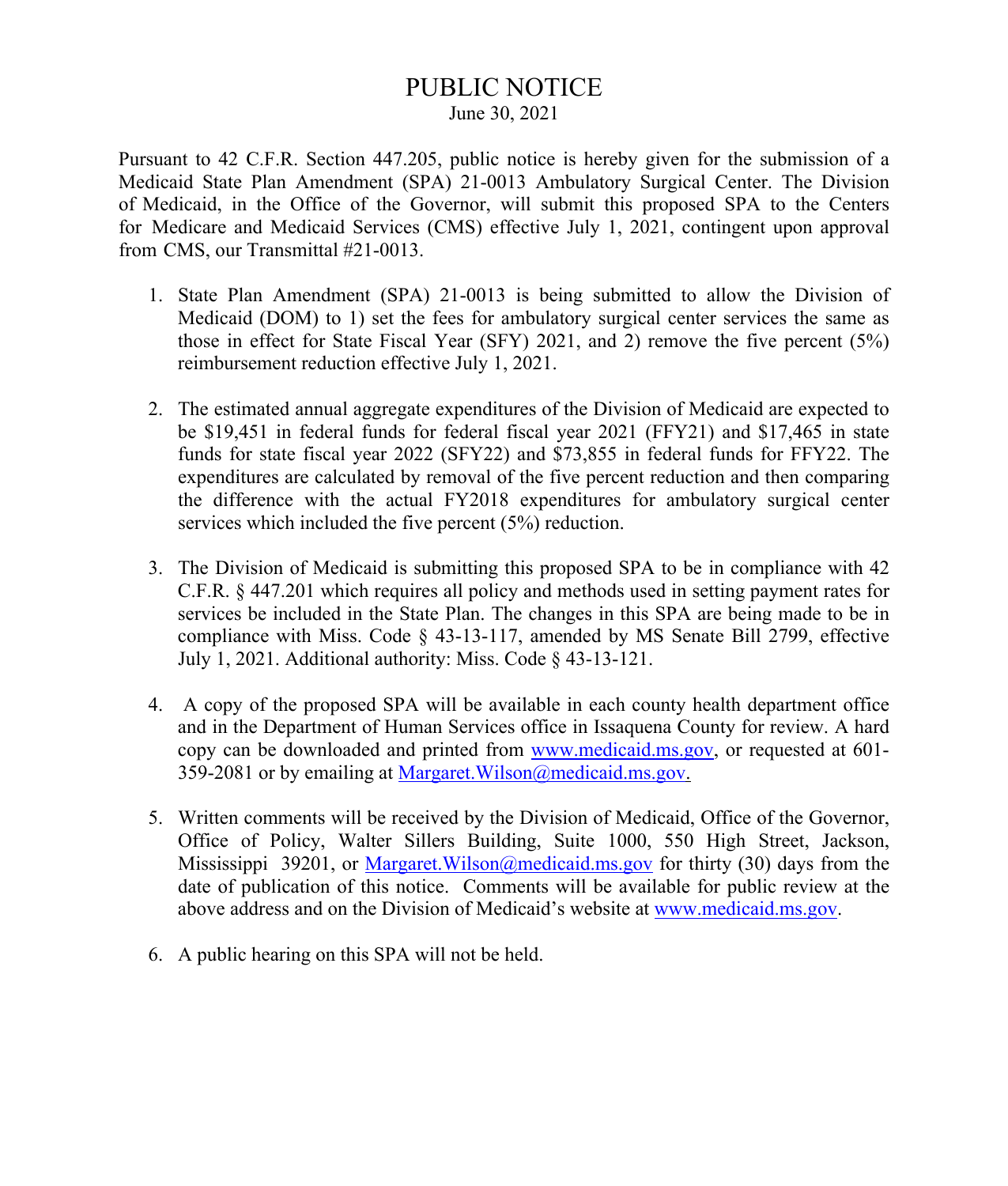### **STATE PLAN UNDER TITLE XIX OF THE SOCIAL SECURITY ACT Attachment 4.19-B MEDICAL ASSISTANCE PROGRAM Page 9a**

# **State of Mississippi**

#### **METHODS AND STANDARDS FOR ESTABLISHING PAYMENT RATES – OTHER TYPES OF CARE**

# Ambulatory Surgical Center Facility Services

Reimbursement of ambulatory surgical center (ASC) services is made from a Mississippi Medicaid statewide uniform fee schedules based on eighty percent (80%) of the Medicare Ambulatory Surgical Center Payment System. Effective July 1, 2021, the fees will remain the same as those effective October 1, 2020.

Except as otherwise noted in the Plan, state-developed fee schedule rates are the same for both governmental, if any, and non-governmental providers of ambulatory surgical center services. All rates may be viewed at [www.medicaid.ms.gov/FeeScheduleLists.aspx.](http://www.medicaid.ms.gov/FeeScheduleLists.aspx)